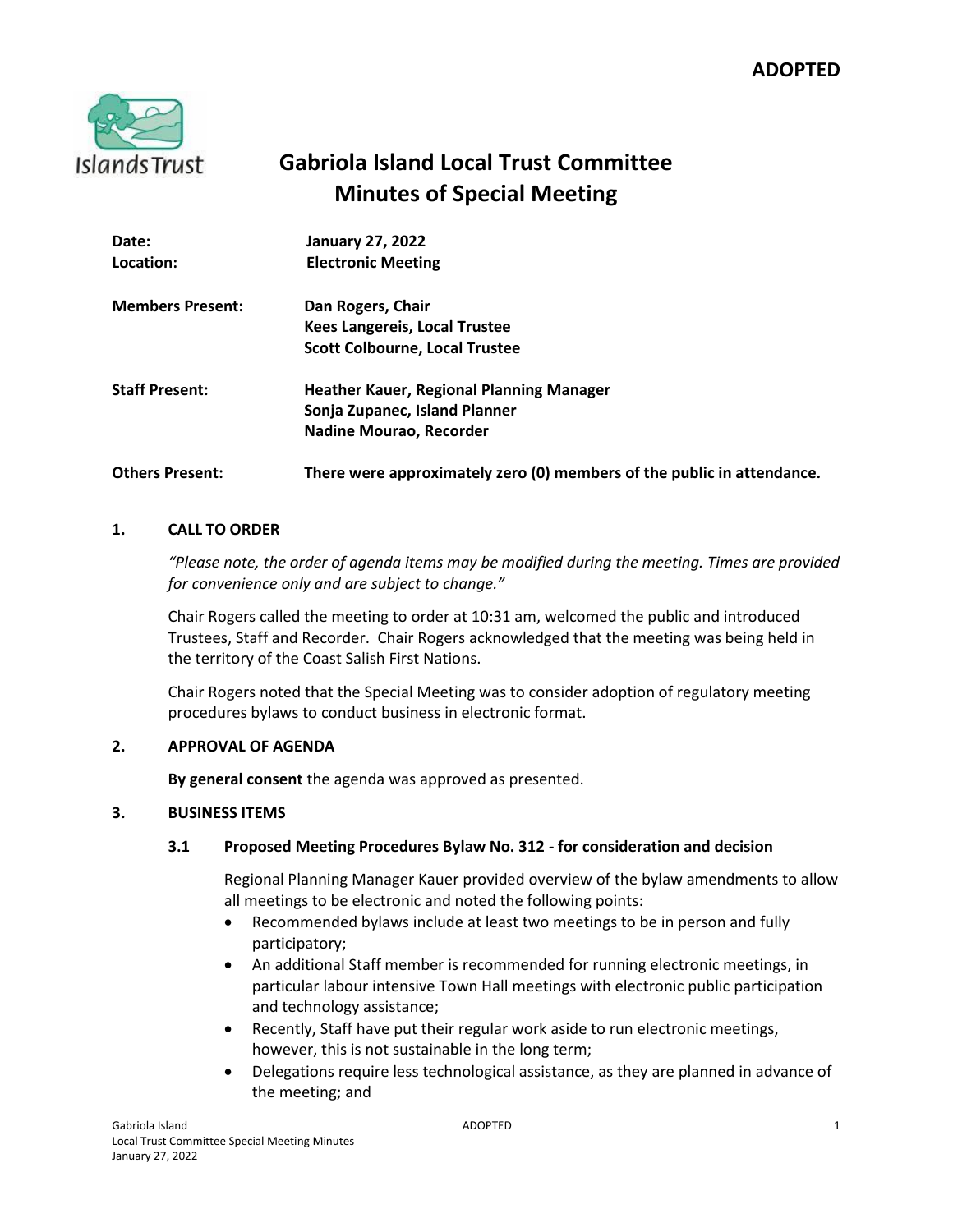As the next fiscal's budget is being considered shortly and these bylaw amendments have budget implications, it is recommended the bylaw amendments are to be included in the next fiscal budget cycle.

Discussion ensued and the following key points were noted by Trustees:

- Would like to ensure full electronic participation of the public for business meetings;
- The public have an expectation to connect with elected officials in a variety of ways, including electronically, would like to find a way that works;
- Option of discussing items on the agenda, deferring decisions to next meeting to allow time for public to hear and respond;
- Requested additional time to consider Sections 18 40 and to obtain public comment; and
- Interested in exploring additional options for running meetings electronically in the short and long term, suggested using unused meeting expenses from this years' budget for the short term.

### **GB-2022-001**

### **It was MOVED and SECONDED**

that Gabriola Island Local Trust Committee amend Gabriola Island Local Trust Committee Bylaw No. 312, cited as "Gabriola Island Local Trust Committee Meeting Procedures Bylaw, 2022" by adding in Section 3 the words 'held in person' after the word 'to.'

### **GB-2022-002**

### **It was MOVED and SECONDED**

that Gabriola Island Local Trust Committee amend Gabriola Island Local Trust Committee Bylaw No. 312, cited as "Gabriola Island Local Trust Committee Meeting Procedures Bylaw, 2022" draft bylaw Section 13 adding 'Local Trust' before the word 'Committee'.

### **GB-2022-003**

### **It was MOVED and SECONDED**

that Gabriola Island Local Trust Committee draft Gabriola Island Local Trust Committee Bylaw No. 312, cited as "Gabriola Island Local Trust Committee Meeting Procedures Bylaw, 2022" bylaw Sections 18 to 40 be removed.

### **GB-2022-004**

### **It was MOVED and SECONDED**

that Gabriola Island Local Trust Committee request Staff to return deleted Sections 18 to 40 of Gabriola Island Local Trust Committee Bylaw No. 312, cited as "Gabriola Island Local Trust Committee Meeting Procedures Bylaw, 2022" to the Gabriola Local Trust Committee for future consideration.

### **CARRIED**

### **GB-2022-005**

### **It was MOVED and SECONDED**

that Gabriola Island Local Trust Committee Bylaw No. 312, cited as "Gabriola Island Local Trust Committee Meeting Procedures Bylaw, 2022", be read a first time, as amended.

### **CARRIED**

**CARRIED**

**CARRIED**

## **CARRIED**